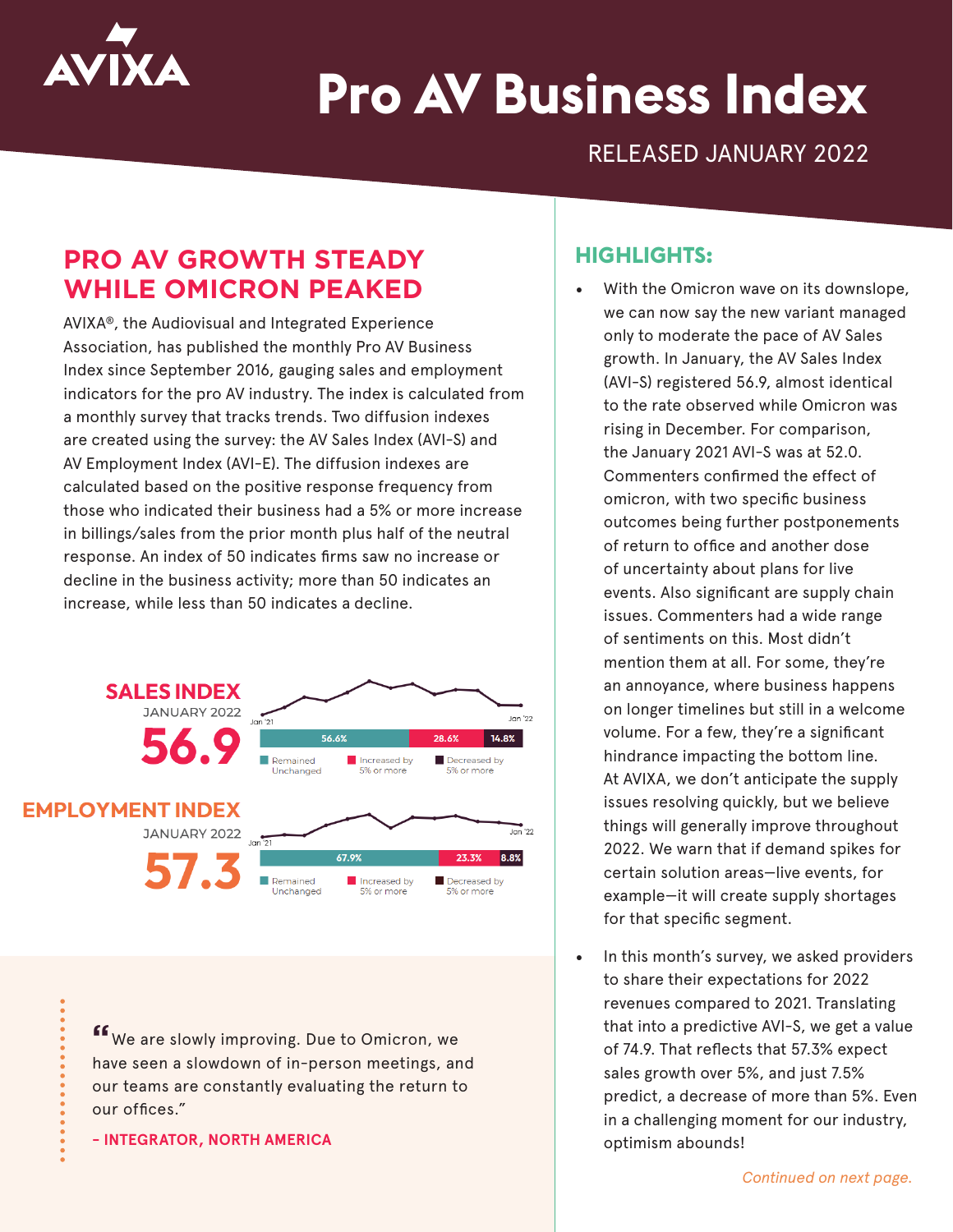

#### **HIGHLIGHTS:** *(continued)*

- Employment growth is in the offing too. 73% of providers expect to add new workers, against just 17% who do not (10% responded "Don't know). 44% of end users are planning to add AV workers as well. Hiring could be a pain point for AV this year. With so many companies seeking to hire at once, placed against a backdrop of worker scarcity—especially in the US—it won't be easy to find great candidates. Starting your search early is a good countermeasure, as it will give you time to recruit more candidates and help you get to the best options before your competitors do.
- Steadiness in sales extended to employment in January, as the AV employment index (AVI-E) measured 57.3. This was just over a point lower than the December AVI-E but well above what we saw at the start of 2021. The main takeaway for AV employment is that payrolls are steadily expanding. The AV payroll expansion occurred amidst a strong labor market in the U.S., as the January jobs report showed the addition of 467,000 jobs along with upward revisions for the November and December reports totaling 709,000 jobs. This one jobs report boosted numbers by almost 1.2 million! The labor market is recovering exceptionally well, which will continue to support workers looking for work and squeeze companies seeking to hire. That said, the report also offered good news on worker availability, as unemployment ticked up from 3.9% to 4.0%. That increase reflects more people rejoining the workforce, a welcome sign of economic normality.

### **INTERNATIONAL OUTLOOK**

After spending the first half of 2021 growing more slowly than North America, the rest of the world has faired well of late and is now growing significantly faster. In January's preliminary reading, the regional AVI-S registered 55.5 for North America and 60.8 for International.<sup>2</sup> For both regions, the growth rates were slower than what was observed in December, though the drop was significantly larger for North America. All signs point to a continuation of this trend, with the gap perhaps even growing when February's data comes in.



*Global regional indexes are three-month moving averages (based on prior, forward and current months) due to relative small ample size.*

**"**Still the same issue, plenty of work but can't receive equipment as manufacturers have back-order delays. My estimation is that this entire year will push out one quarter (things sold in Q1 won't be done until Q2 etc.)."

**– INTEGRATOR, NORTH AMERICA**

1 International regions include Europe, Latin America, Middle East/Africa, Asia-Pacific

2 Due to the small sample, the North American and International indexes are based on a 3-month moving average. January 2022 index is preliminary, based on the average of December 2021 and January 2022 and will be final with February 2022 data in the next report.